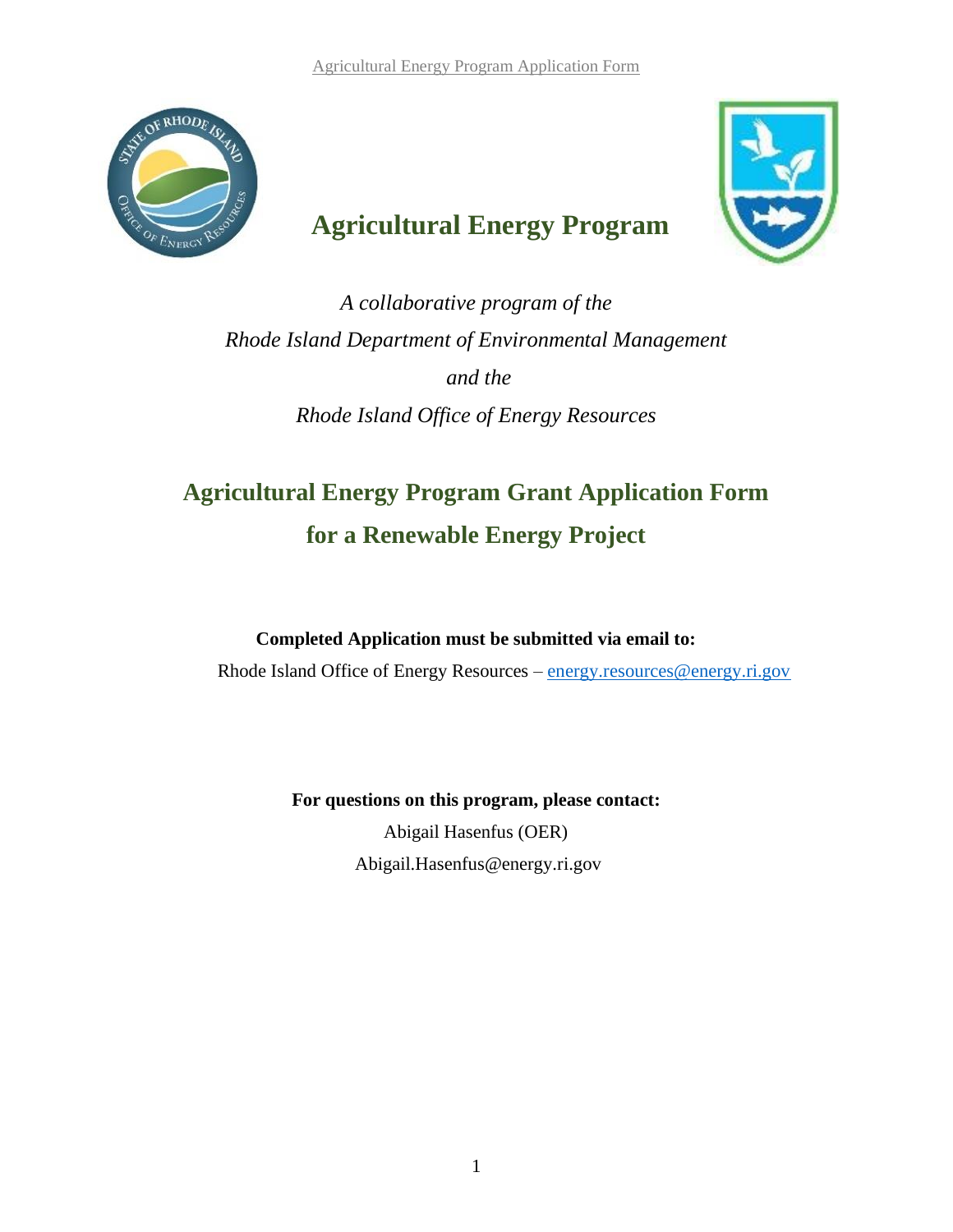### **Applicant Eligibility Requirements**

Eligible applicants include agricultural entities and operations that fulfill all of the following requirements:

- Agricultural entities must have a physical location located in Rhode Island with the ability to enter into a legal agreement with the State.
- The proposed clean energy investment must be implemented/installed at a Rhode Islandbased location.
- The applicant must be considered an "Agricultural Operation." Agricultural Operations include any commercial enterprise which has as its primary purpose: horticulture, viticulture, floriculture, forestry, stabling of horses, dairy farming, aquaculture, the raising of livestock (including for the production of fiber), furbearing animals, poultry, or bees.
	- o Applicants may seek program eligibility from operations listed above by requesting and eligibility determination DEM's Chief of Agriculture.
	- o The mixed-use of farms and farmlands for other forms of enterprise is hereby recognized as a valuable and viable means of contributing to the preservation of agriculture.
- The Agricultural Operation must be able to demonstrate that it has produced at least \$2,500 in income from agricultural operation in the previous calendar year through tax documentation.
- The applicant must own the property or has otherwise received permission from the property owner on which the proposed project will be implemented.
- The Agricultural Operation must have received a general energy efficiency audit or commit to scheduling an energy efficiency audit prior to funds being awarded.<sup>1</sup> In the event the completion of an energy audit is impossible or impractical for the proposed project, OER may waive this requirement.

### **Applications must:**

- a) Be completed and signed by an authorized representative of the Agricultural Operation;
- b) Include all documentation as requested within the application (see checklist).

### **Failure to sign the Application Form or to provide any of the materials requested may**

#### **result in the disqualification of the Application.**

<sup>1</sup> To schedule a free, no-obligation energy audit please contact National Grid at 1-800-332-3333 or visit [https://www.myngrid.com/energywise.](about:blank) Be sure to identify your property as a farm.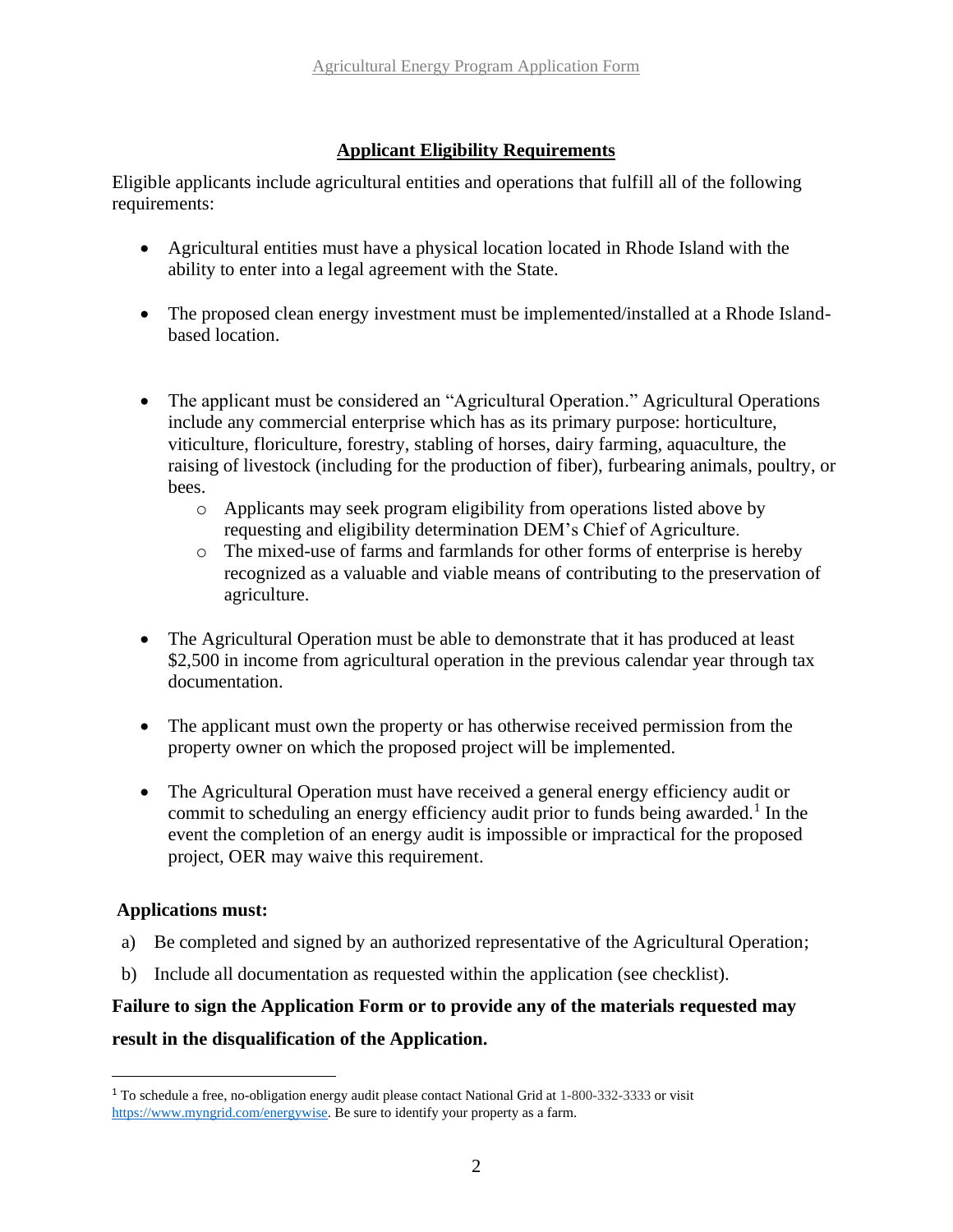### **Basic Information**

Project Name: Size of Project (kW):

### **Applicant Information:**

| Applicant Name(s):              |
|---------------------------------|
| <b>Street Address:</b>          |
| Mailing Address (if different): |
| Phone:                          |
| Email Address:                  |

### **Information about the Agricultural Operation**

Name of Operation: Owner(s) Name(s): Legal Structure (e.g. LLC, LLP, sole proprietorship, etc.): Physical Address:

### **Acreage:**

Total in Production: Owned Acreage: Leased Acreage: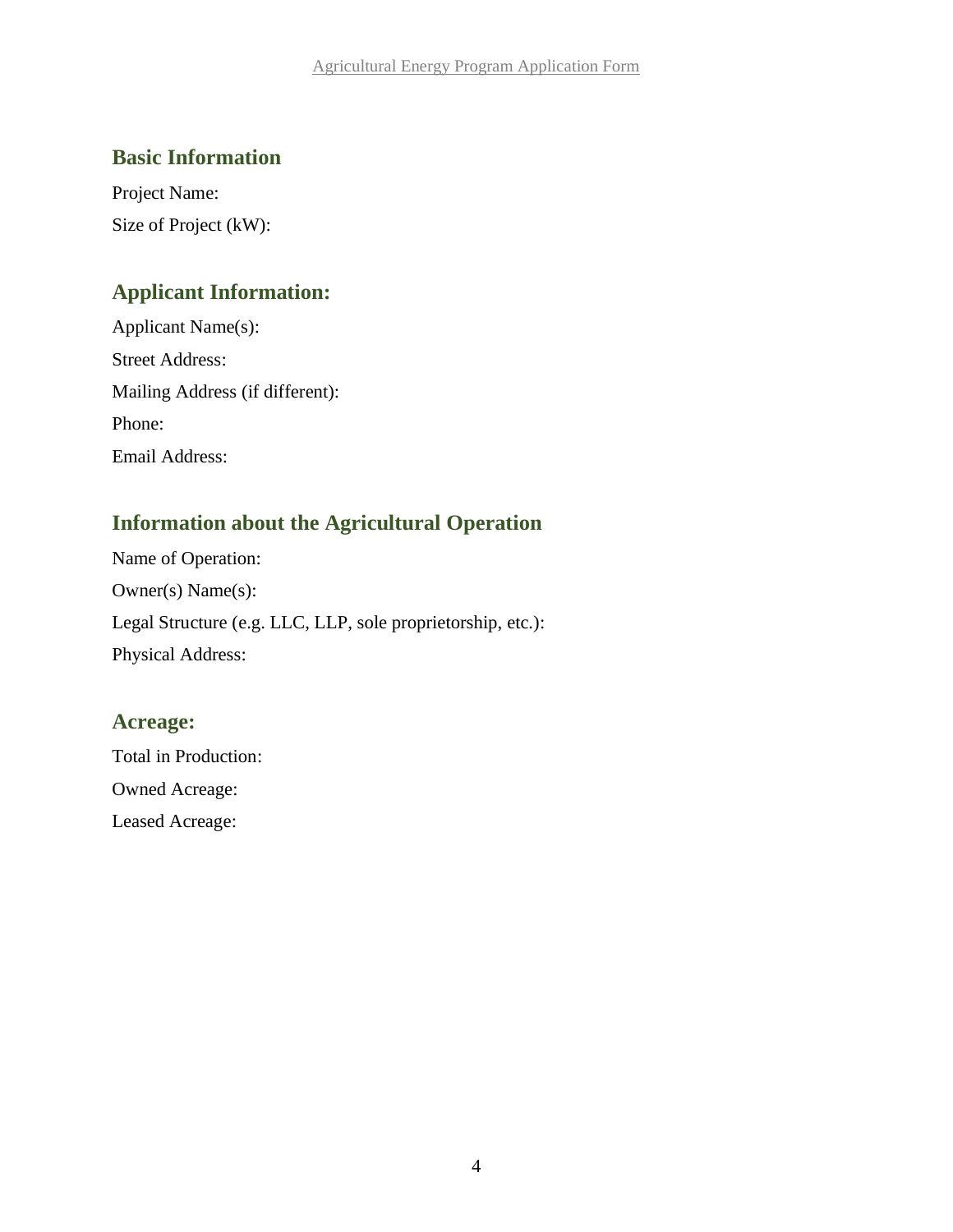### **Description of Agricultural Operation**

**Please provide a clear description of your operation in detail, including crops and/or livestock raised.**

# **Participation in Agricultural Development Rights Program**

| Does this farm have a "Deed to Development Right" (DDR)?<br>NO<br><b>YES</b>            |
|-----------------------------------------------------------------------------------------|
|                                                                                         |
|                                                                                         |
| Name on DDR: $\_\_$                                                                     |
|                                                                                         |
| <b>YES</b><br><b>NO</b><br>Will this project be implemented on DDR land?                |
| Will this project require approval from the Agricultural Lands Preservation Commission? |
| <b>YES</b><br><b>NOT SURE</b><br>NO                                                     |
| *Note: All projects must be consistent with state policy.                               |
| Is the proposed project involved with other State and/or Federal Funding programs?      |
| $\overline{\text{NO}}$<br><b>YES</b>                                                    |
| Please check all that apply:                                                            |
| Commerce RI Renewable Energy Fund (REF)                                                 |
| Commercial Property Assessed Clean Energy (C-PACE)                                      |
| <b>USDA-Rural Development (REAP)</b>                                                    |
| Federal Investment Tax Credit (ITC)                                                     |
| Other, please specify:                                                                  |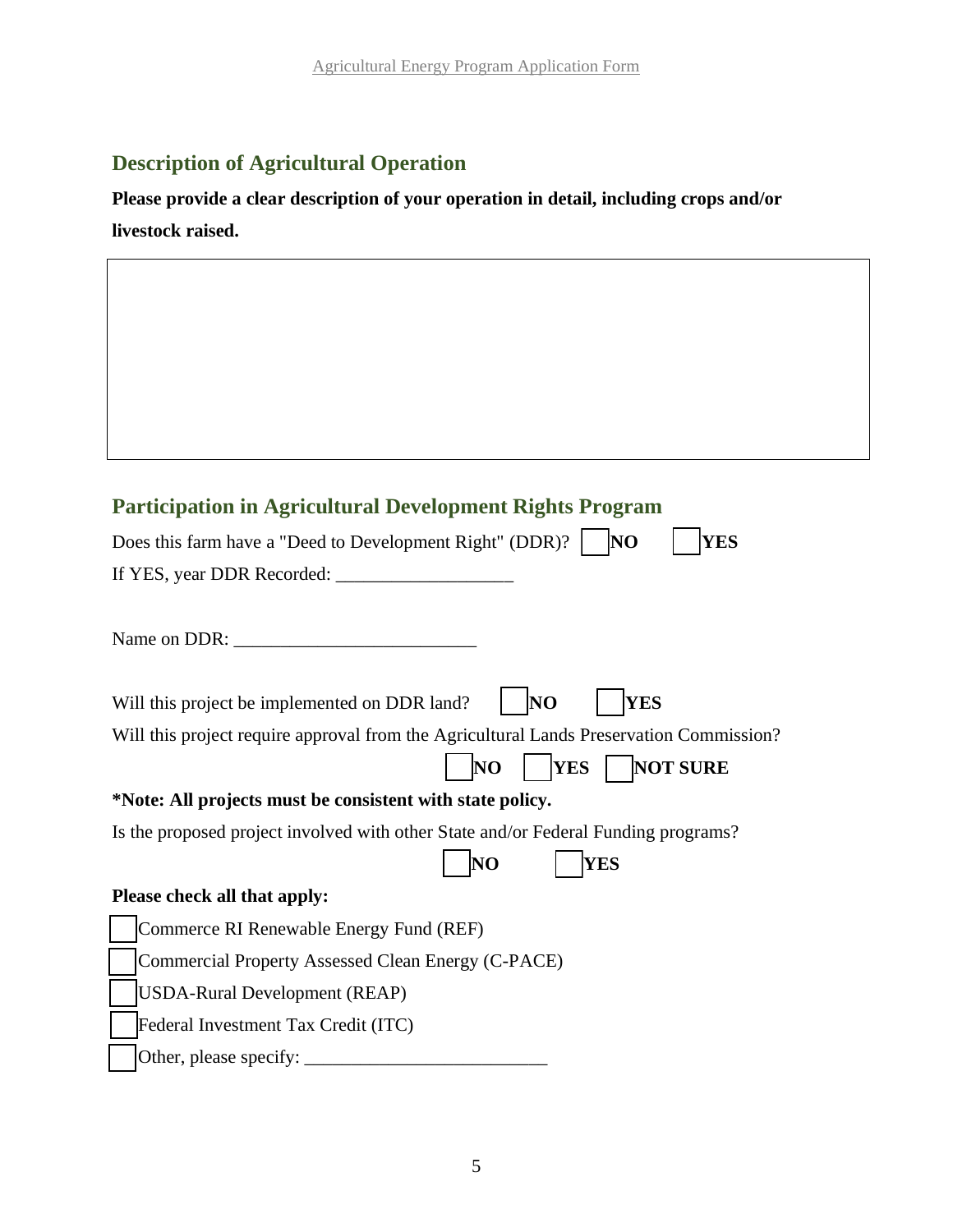### **Project Description**

**Please provide a clear description of the proposed project stating how the project will impact and benefit the agricultural activities of the farm.**

The turnkey contract (required) for the project was received on:

### **Potential Energy Savings Calculation**

**\*Attach a copy of your most recent energy bill(s) to this application**.

What is the average annual energy consumption for the current operation?

What is the proposed annual average energy generation for the proposed project?

What percentage of total energy currently used by the operation will be saved by implementing the proposed renewable energy project? \_\_\_\_\_\_\_ %

*An energy audit must be completed prior to receiving the final payment.* Has an Energy Audit been: **Initiated** Completed Date: \_\_\_\_\_\_\_\_\_\_\_\_\_\_\_\_\_\_\_\_\_\_\_\_\_\_\_ Name of Auditor:

**\*Attach copy of energy audit to this application.**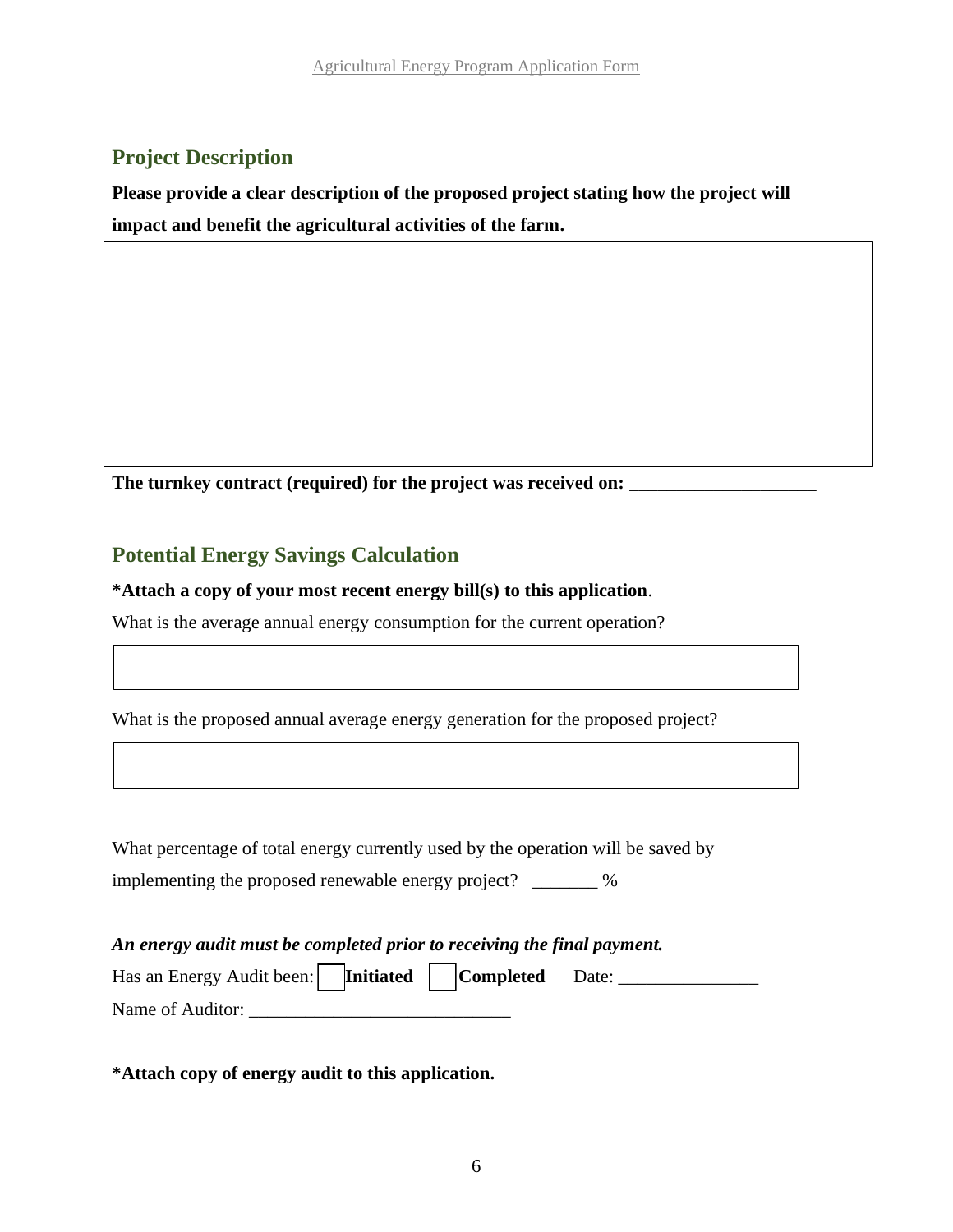# **Project Economics**

| <b>Total Project Cost</b>                                      | $\mathfrak{L}$           |
|----------------------------------------------------------------|--------------------------|
| Anticipated or Expected Funding-Rebates, Grants,               |                          |
| and /or Incentives, etc.                                       |                          |
| A. USDA-Rural Development (REAP)                               | $\mathfrak{L}$           |
| <b>B.</b> Commerce RI Renewable Energy Fund (REF)              | $\overline{\$}$          |
| List other Funding Sources Below:                              |                          |
| C.                                                             | \$                       |
| D.                                                             | $\overline{\$}$          |
| Ē.                                                             | $\overline{\$}$          |
| F.                                                             | \$                       |
|                                                                |                          |
| <b>G.</b> Applicants Contribution to Funding (Applicants must  |                          |
| contribute at least 10% of total project costs) (Attach        |                          |
| supporting documentation of personal funding source(s)         |                          |
| (e.g., bank line of credit, personal loan, secured loan, etc.) | \$                       |
| H. TOTAL Anticipated Funding                                   | $\mathfrak{L}$           |
| I. Amount you are requesting through RI Agricultural           | \$                       |
| Energy Program (\$20,000 or less)                              |                          |
| J. Total of Anticipated Funding with Grant                     | $\overline{\mathcal{G}}$ |
| K. Shortfall Calulation (This shortfall amount MUST be         |                          |
| zero. Project must demonstrate potential to be fully funded    | \$                       |
| in order to receive grant money from OER)                      |                          |
| L. Projected Average Annual Cost Savings (Attach any           |                          |
| supporting documentation of projected annual cost savings      | \$                       |
| ex. Energy audit)                                              |                          |
| M. Simplified Payback Years Calculation                        | #DIV/0!                  |

Are you eligible for the Federal Investment Tax Credit ? (Circle):

**DON'T KNOW NO YES** 

Amount ITC anticipated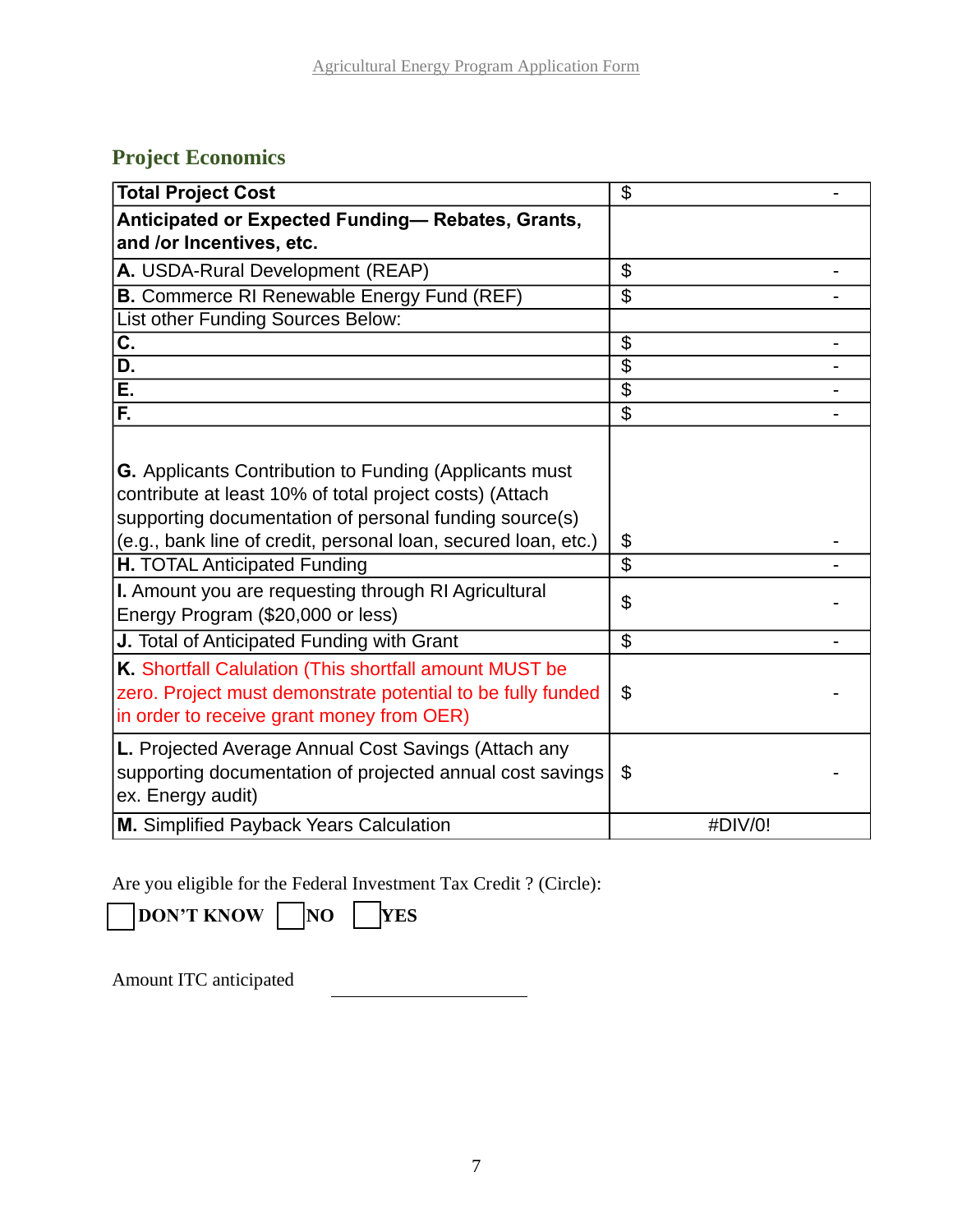### **Project Execution Plan & Supporting Documentation**

### **Project Schedule:**

| Is this project ready to begin construction once all funding is received? $\Box$ <b>YES</b> $\Box$ <b>NO</b> |         |  |
|--------------------------------------------------------------------------------------------------------------|---------|--|
| Have vendors or suppliers included scheduling and or time estimates for certain phases of your               |         |  |
| project in their quotes or proposals? $\Box$ <b>YES</b>                                                      | NO SOME |  |

Please provide a detailed project schedule including all relevant milestones (permits, interconnection, etc.).



**Best estimate of project duration from start to finish: \_\_\_\_\_\_\_\_\_ Months**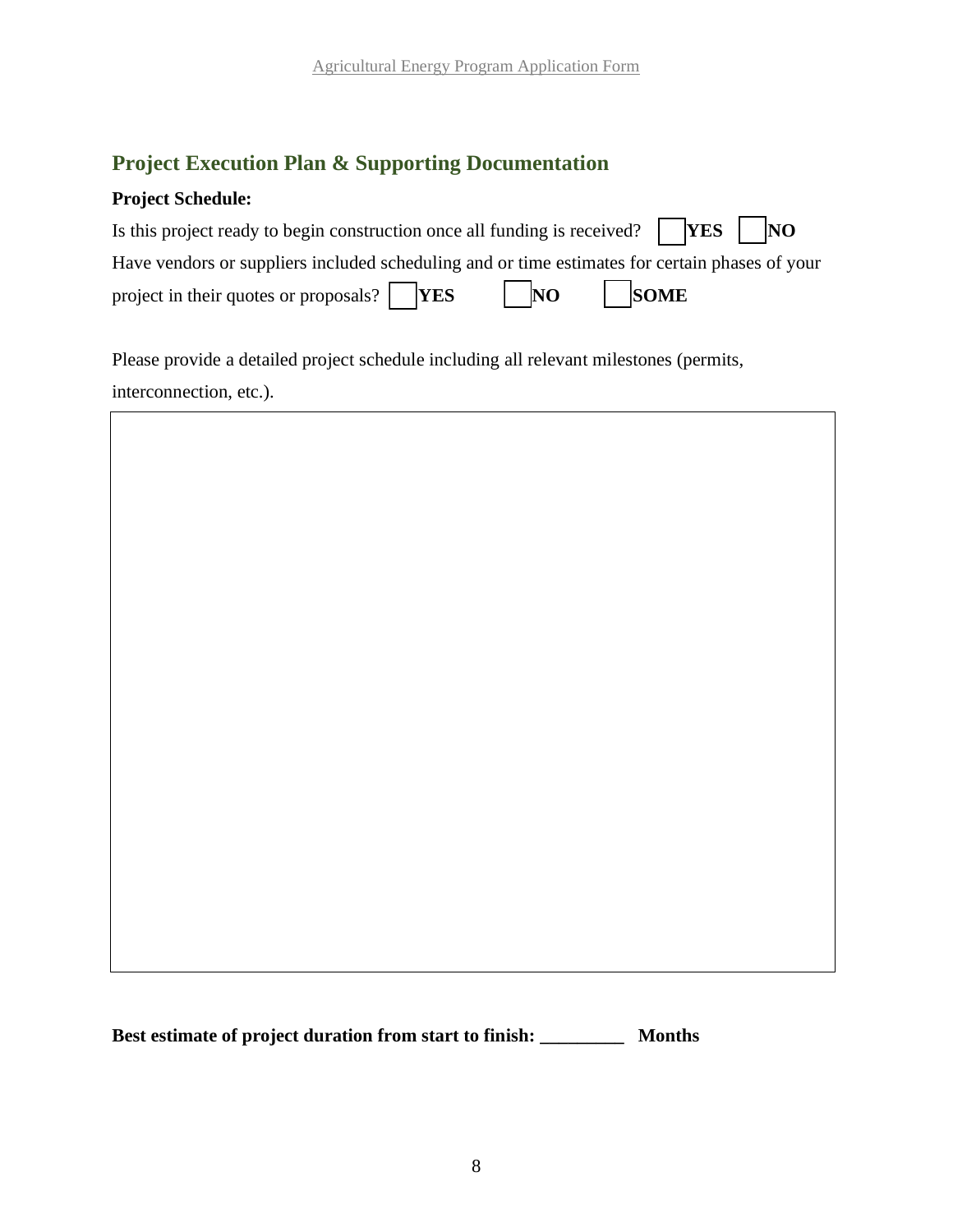### **Vendors:**

**List of all vendors associated with this project here.**

## **Permits:**

**List here all permits required for this project indicating who will be responsible for securing the permit, and the date by which the permits will be secured.**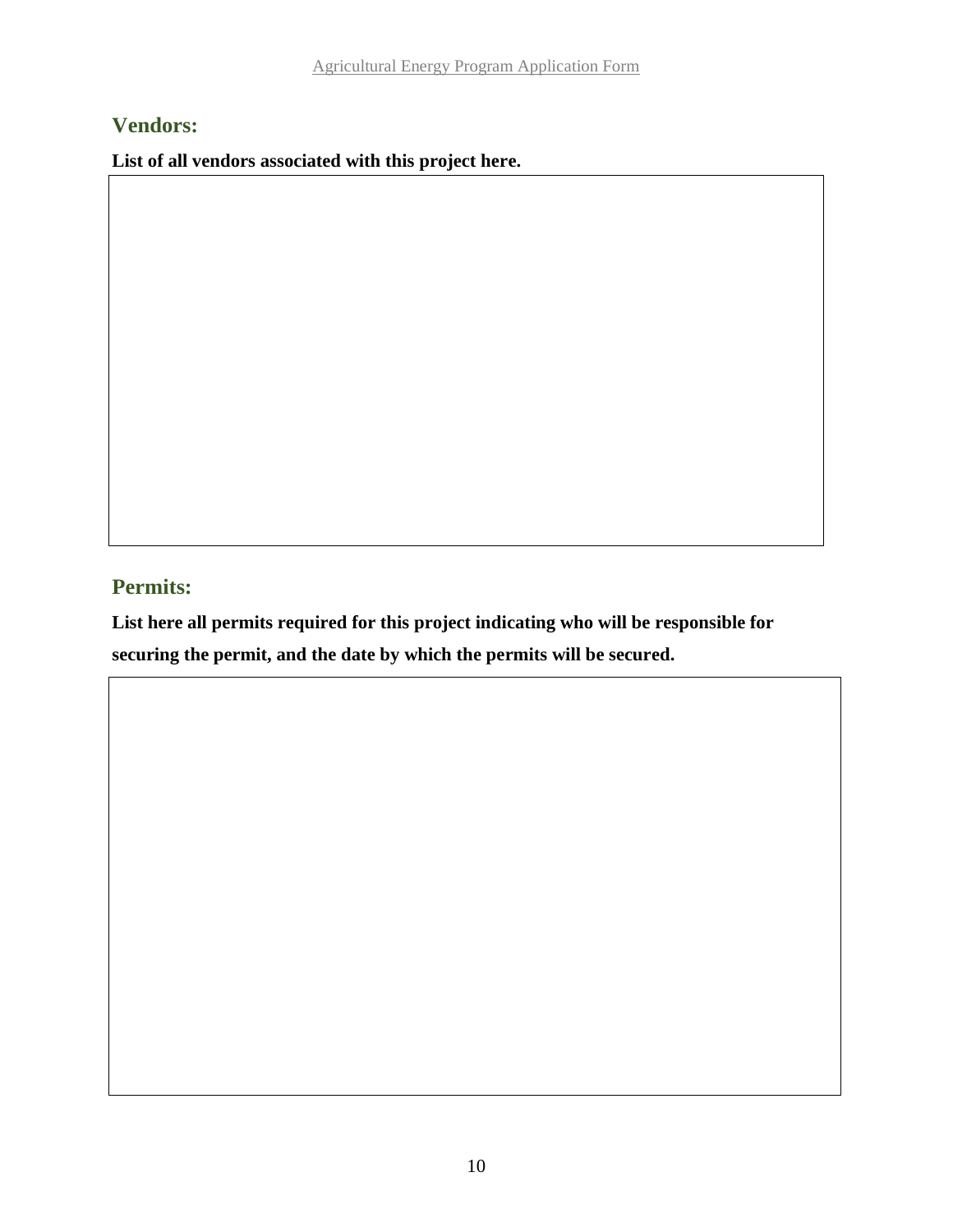# **Equipment, Labor & Workmanship Warranties & Guarantees:**

**List here by name all equipment associated with this project and the installer for each.**

## **Project Operation & Maintenance Requirements:**

# **List equipment that requires scheduled maintenance and provide maintenance schedules for all equipment as per manufacturer recommendation.**

\*Attach copies of documentation to this application, as appropriate.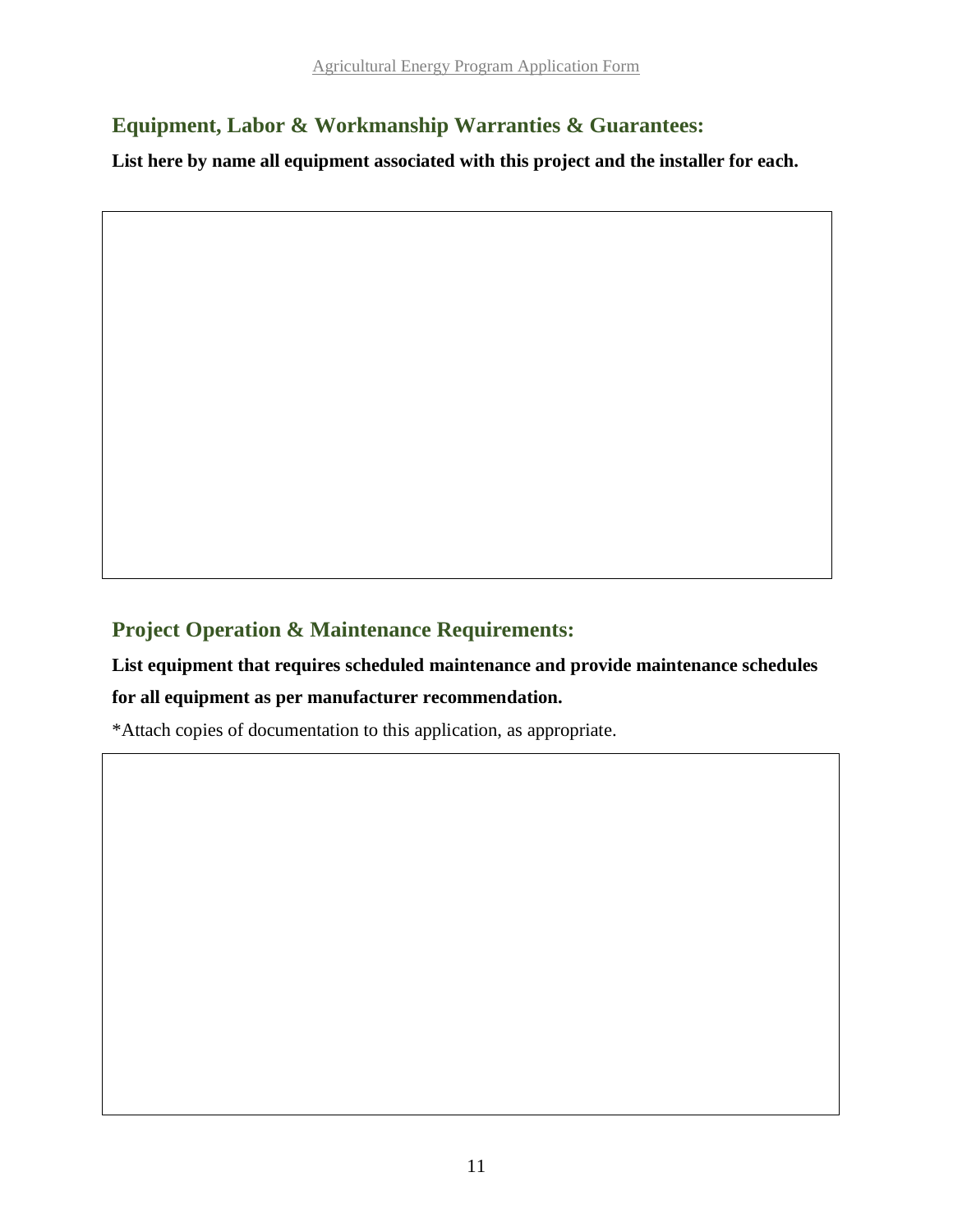### **Attestation**

By signing this application;

- I hereby attest that all statements herein are accurate and true and that I have the legal authority to enter into a binding contract with the State.
- I give permission for the Grant Committee staff to make a site visit before a funding decision is made and understand that the Office of Energy Resources will arrange any such site visit with me in advance.
- I agree that I will adhere to all applicable local laws, state laws, and permits.
- I attest that I am aware that any grant money awarded can only be dispersed to me upon proof that the project is fully funded, and upon signing a Memorandum of Understanding with the Office of Energy Resources, and that all funding is made at the sole discretion of the Office of Energy Resources and is subject to availability of program funds.
- I understand that I must provide documentation showing that all other grants or funding sources are in place and that the Total Amount for the Project requested in this grant Application has been made available to me for the project before any monies will be dispersed to me; and
- I understand that photos of my site may be taken by OER/DEM staff and that OER and DEM may use those photos at their sole discretion for purposes that include, but are not limited to, program marketing, education materials, workshops and presentations, and/or for other printed or web-based materials.

Authorized Representative Name (Printed): \_\_\_\_\_\_\_\_\_\_\_\_\_\_\_\_\_\_\_\_\_\_\_\_\_\_\_\_\_\_

Authorized Representative Signature:

Date: \_\_\_\_\_\_\_\_\_\_\_\_\_\_